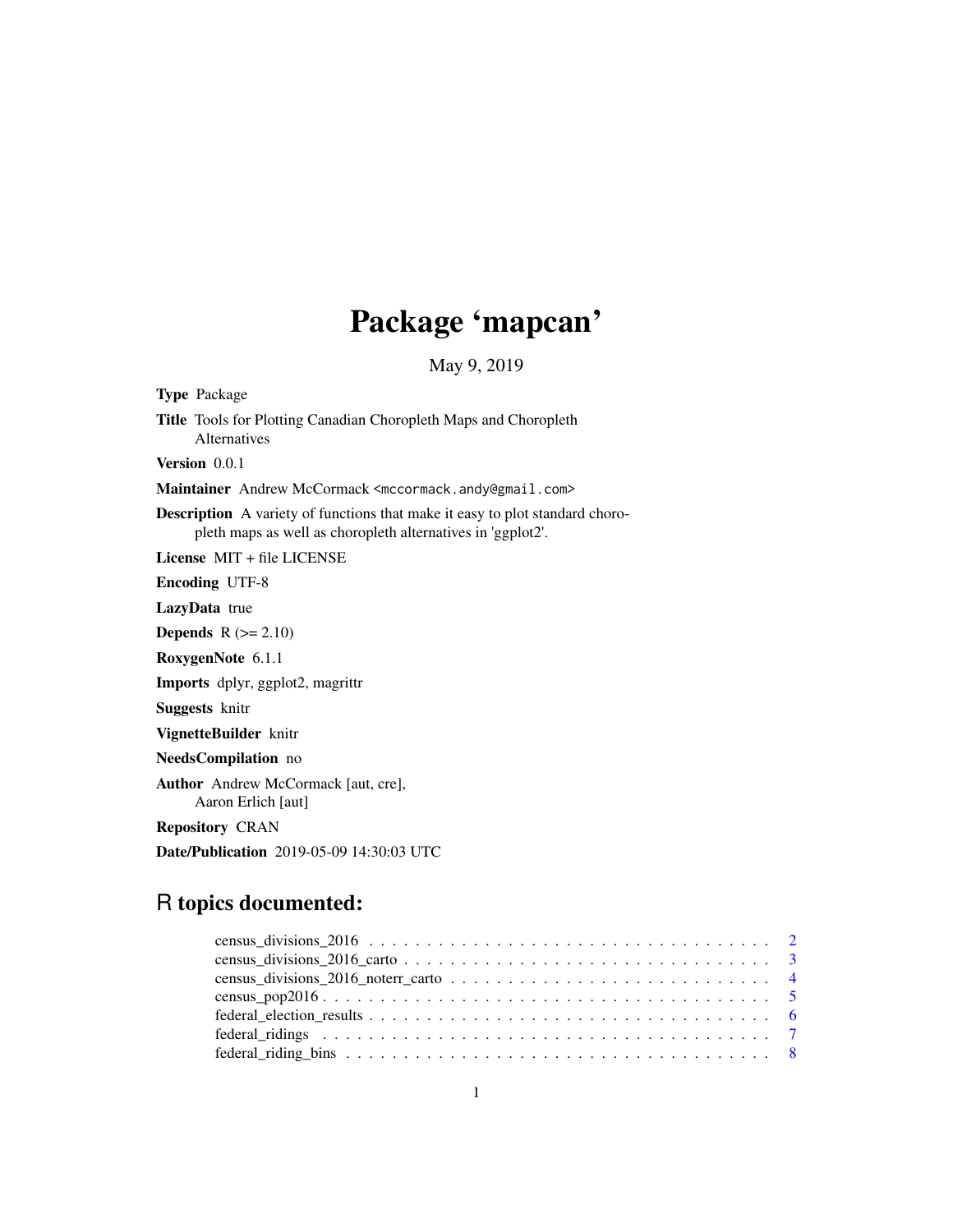<span id="page-1-0"></span>

| Index |                                                                                                                                                              | 18 |
|-------|--------------------------------------------------------------------------------------------------------------------------------------------------------------|----|
|       | theme mapcan $\ldots$ $\ldots$ $\ldots$ $\ldots$ $\ldots$ $\ldots$ $\ldots$ $\ldots$ $\ldots$ $\ldots$ $\ldots$ $\ldots$ $\ldots$ $\ldots$ $\ldots$ $\ldots$ |    |
|       |                                                                                                                                                              |    |
|       |                                                                                                                                                              |    |
|       |                                                                                                                                                              |    |
|       |                                                                                                                                                              |    |
|       |                                                                                                                                                              |    |
|       |                                                                                                                                                              |    |
|       |                                                                                                                                                              |    |
|       |                                                                                                                                                              |    |
|       |                                                                                                                                                              |    |
|       |                                                                                                                                                              |    |
|       |                                                                                                                                                              |    |
|       |                                                                                                                                                              |    |

# census\_divisions\_2016 *Census divisions (2016)*

# Description

A data set with geographic information for Canadian census divisions

#### Usage

census\_divisions\_2016

#### Format

A data.frame with 91430 rows and 13 variables:

long Longitude

lat Latitude

order Order of layers

hole Polygon hole (TRUE or FALSE)

piece Piece

id Uniquely identifies a census division (composed of the 2-digit province/territory unique identifier followed by the 2-digit census division code).

group Group

census\_division\_name Census division name

census\_divison\_type Census division type

pr\_alpha Province or territory 2-letter identifier

pr\_sgc\_code Province Standard Geographical Classification (SGC) code.

pr\_english Province name (English)

pr\_french Province name (French)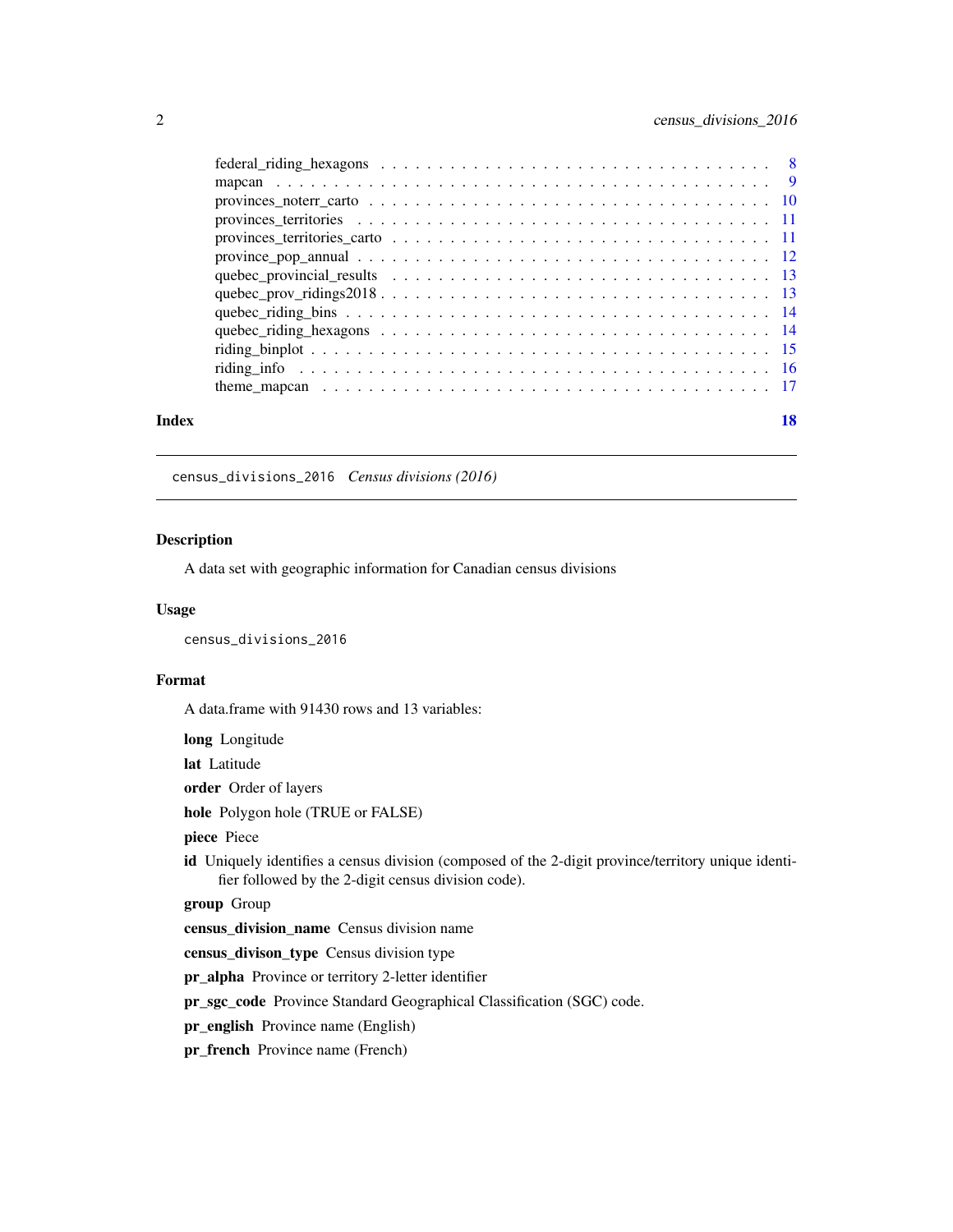#### <span id="page-2-0"></span>Source

[https://www12.statcan.gc.ca/census-recensement/2011/geo/bound-limit/bound-limit](https://www12.statcan.gc.ca/census-recensement/2011/geo/bound-limit/bound-limit-2016-eng.cfm)-2016-eng. [cfm](https://www12.statcan.gc.ca/census-recensement/2011/geo/bound-limit/bound-limit-2016-eng.cfm) (under Statistics Canada Open Licence <https://www.statcan.gc.ca/eng/reference/licence>)

census\_divisions\_2016\_carto

*Census divisions cartogram data frame (territories included) (2016)*

#### Description

A data set with geographic information for Canadian census divisions, census boundary divisions distorted by population size, territories included

#### Usage

census\_divisions\_2016\_carto

#### Format

A data.frame with 57513 rows and 18 variables:

long Longitude lat Latitude order Order of layers hole Polygon hole (TRUE or FALSE) piece Piece census code Uniquely identifies a census division (composed of the 2-digit province/territory unique identifier followed by the 2-digit census division code). group Group census\_division\_name Census division name census\_divison\_type Census division type pr\_sgc\_code Province Standard Geographical Classification (SGC) code. population\_2016 Population of census division in 2016 population\_density\_2016 Population density (individuals per square kilometer) in 2016 land\_area\_2016 Land area of census division population\_2011 Population of census division in 2011 pr\_alpha Province or territory 2-letter identifier pr\_english Province name (English) pr\_french Province name (French)

## Source

[https://www12.statcan.gc.ca/census-recensement/2011/geo/bound-limit/bound-limit](https://www12.statcan.gc.ca/census-recensement/2011/geo/bound-limit/bound-limit-2016-eng.cfm)-2016-eng. [cfm](https://www12.statcan.gc.ca/census-recensement/2011/geo/bound-limit/bound-limit-2016-eng.cfm) (under Statistics Canada Open Licence <https://www.statcan.gc.ca/eng/reference/licence>)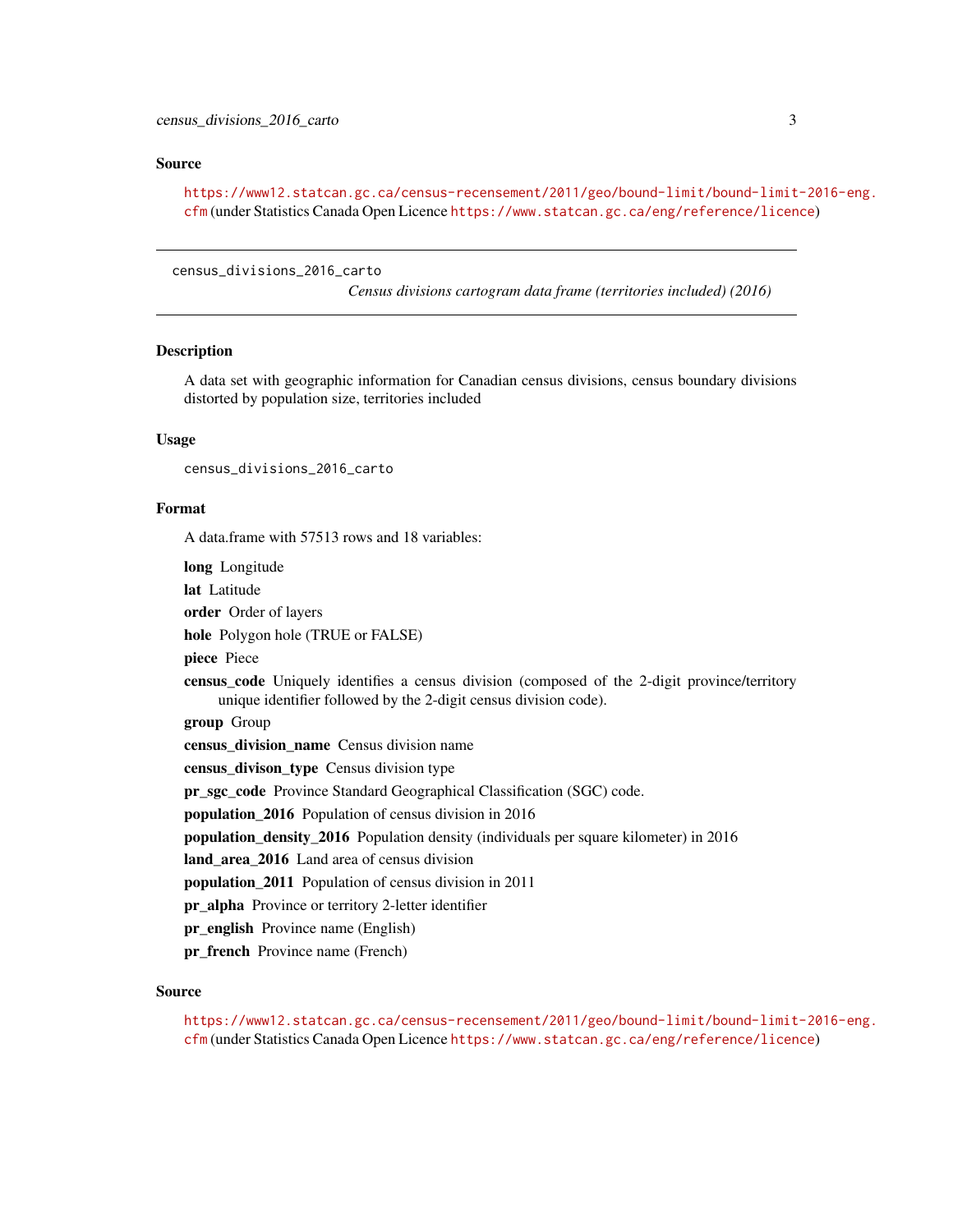<span id="page-3-0"></span>census\_divisions\_2016\_noterr\_carto

*Census divisions cartogram data frame (territories excluded) (2016)*

# Description

A data set with geographic information for Canadian census divisions, census boundary divisions distorted by population size, territories excluded

#### Usage

census\_divisions\_2016\_noterr\_carto

## Format

A data.frame with 35410 rows and 18 variables:

long Longitude

lat Latitude

order Order of layers

hole Polygon hole (TRUE or FALSE)

piece Piece

census\_code Uniquely identifies a census division (composed of the 2-digit province/territory unique identifier followed by the 2-digit census division code).

group Group

census\_division\_name Census division name

census\_divison\_type Census division type

pr\_sgc\_code Province Standard Geographical Classification (SGC) code.

population\_2016 Population of census division in 2016

population\_2016 Population density (individuals per square kilometer) in 2016

land area 2016 Land area of census division

population\_2011 Population of census division in 2011

pr\_alpha Province or territory 2-letter identifier

pr\_english Province name (English)

pr french Province name (French)

#### Source

[https://www12.statcan.gc.ca/census-recensement/2011/geo/bound-limit/bound-limit](https://www12.statcan.gc.ca/census-recensement/2011/geo/bound-limit/bound-limit-2016-eng.cfm)-2016-eng. [cfm](https://www12.statcan.gc.ca/census-recensement/2011/geo/bound-limit/bound-limit-2016-eng.cfm) (under Statistics Canada Open Licence <https://www.statcan.gc.ca/eng/reference/licence>)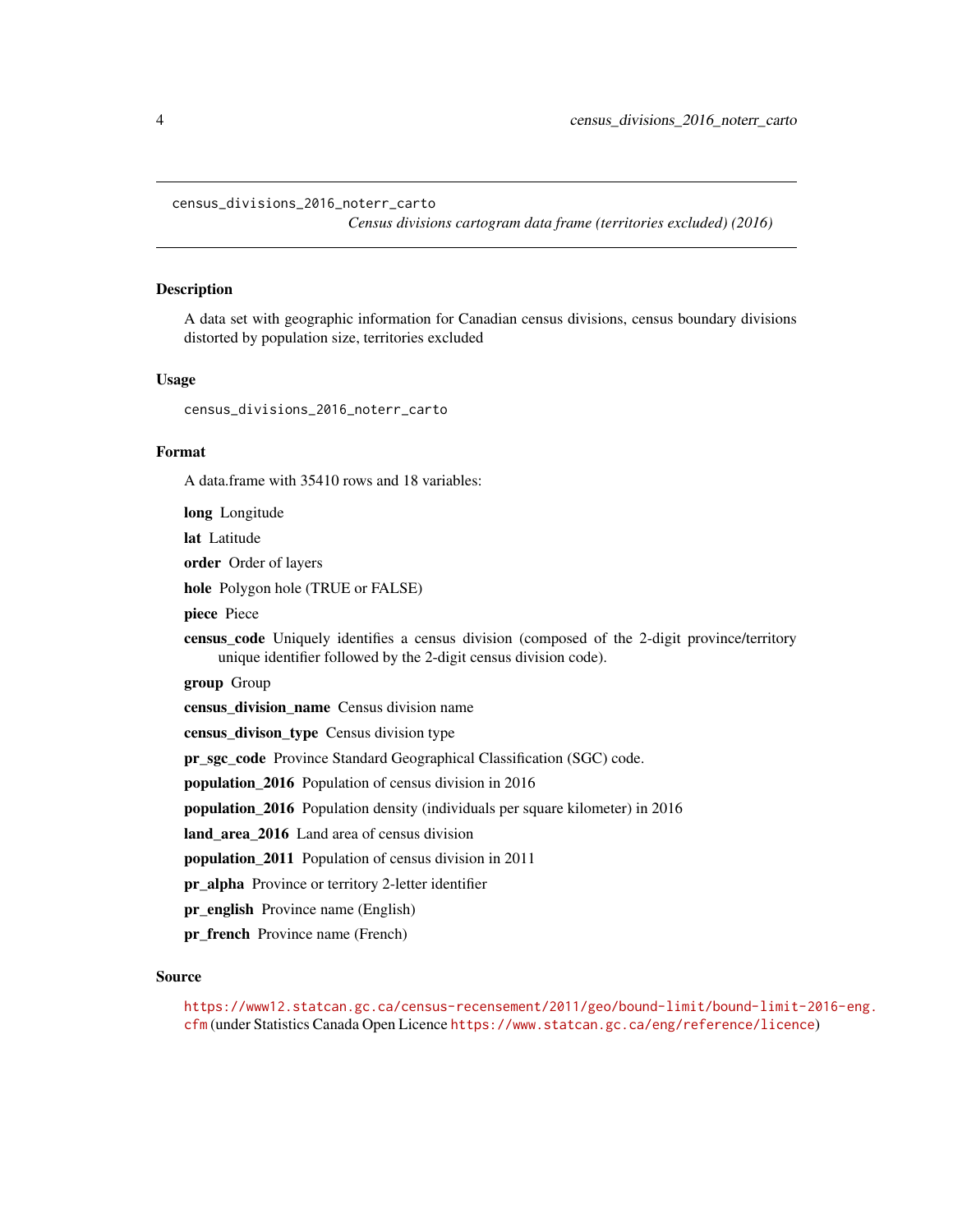<span id="page-4-0"></span>

#### **Description**

A data set with population data at the census level for 2011 and 2016

#### Usage

census\_pop2016

#### Format

A data.frame with 293 rows and 11 variables:

census division code Uniquely identifies a census division (composed of the 2-digit province/territory unique identifier followed by the 2-digit census division code).

census\_division\_name Census division name

census\_divison\_type Census division type

pr\_sgc\_code Province Standard Geographical Classification (SGC) code.

pr\_english Province or territory name (English).

population\_2016 2016 Population of Province

population\_density\_2016 Population density (individuals per square kilometer) in 2016

land\_area\_2016 Land area of census division

population\_2011 2011 Population of Province

pr\_alpha Province or territory 2-letter identifier

pr\_french Province or territory name (French).

#### Source

[https://www12.statcan.gc.ca/census-recensement/2016/dp-pd/hlt-fst/pd-pl/compreh](https://www12.statcan.gc.ca/census-recensement/2016/dp-pd/hlt-fst/pd-pl/comprehensive.cfm)ensive. [cfm](https://www12.statcan.gc.ca/census-recensement/2016/dp-pd/hlt-fst/pd-pl/comprehensive.cfm), (under Statistics Canada Open Licence <https://www.statcan.gc.ca/eng/reference/licence>)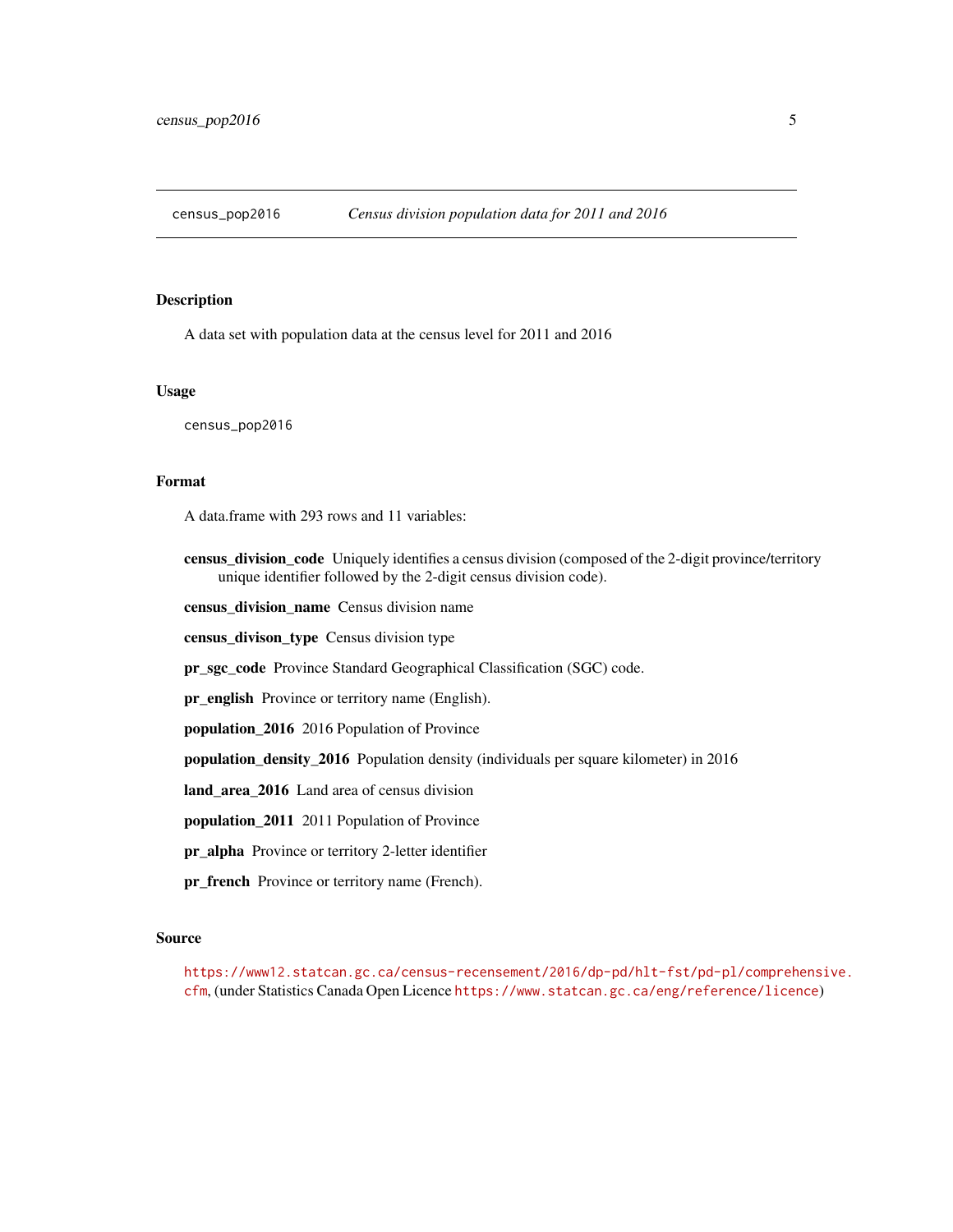```
federal_election_results
```
*Canadian federal election results data*

## **Description**

A data set with information on Canadian federal election results, dating back to 1997

#### Usage

federal\_election\_results

# Format

A data.frame with 37111 rows and 12 variables:

riding\_name\_english Federal electoral district name in English.

riding\_name\_french Federal electoral district name in French.

riding\_code Uniquely identifies a federal electoral district (composed of the 2-digit province/territory unique identifier followed by the 3-digit federal electoral district code).

pr Province or territory name (English and French).

population Population of federal riding.

voter\_turnout Voter turnout

candidate Name of winning candidate

election\_year Year of election (1997, 2000, 2004, 2006, 2008, 2011, and 2015 election included.)

party Winning party in riding

pr\_alpha Province or territory 2-letter identifier

pr\_french Province or territory name (French).

pr\_english Province or territory name (English).

pr\_sgc\_code Province Standard Geographical Classification (SGC) code.

#### Source

<http://www.elections.ca/content.aspx?section=ele&dir=pas&document=index&lang=e>, (under Open Government Licence <https://open.canada.ca/en/open-government-licence-canada>)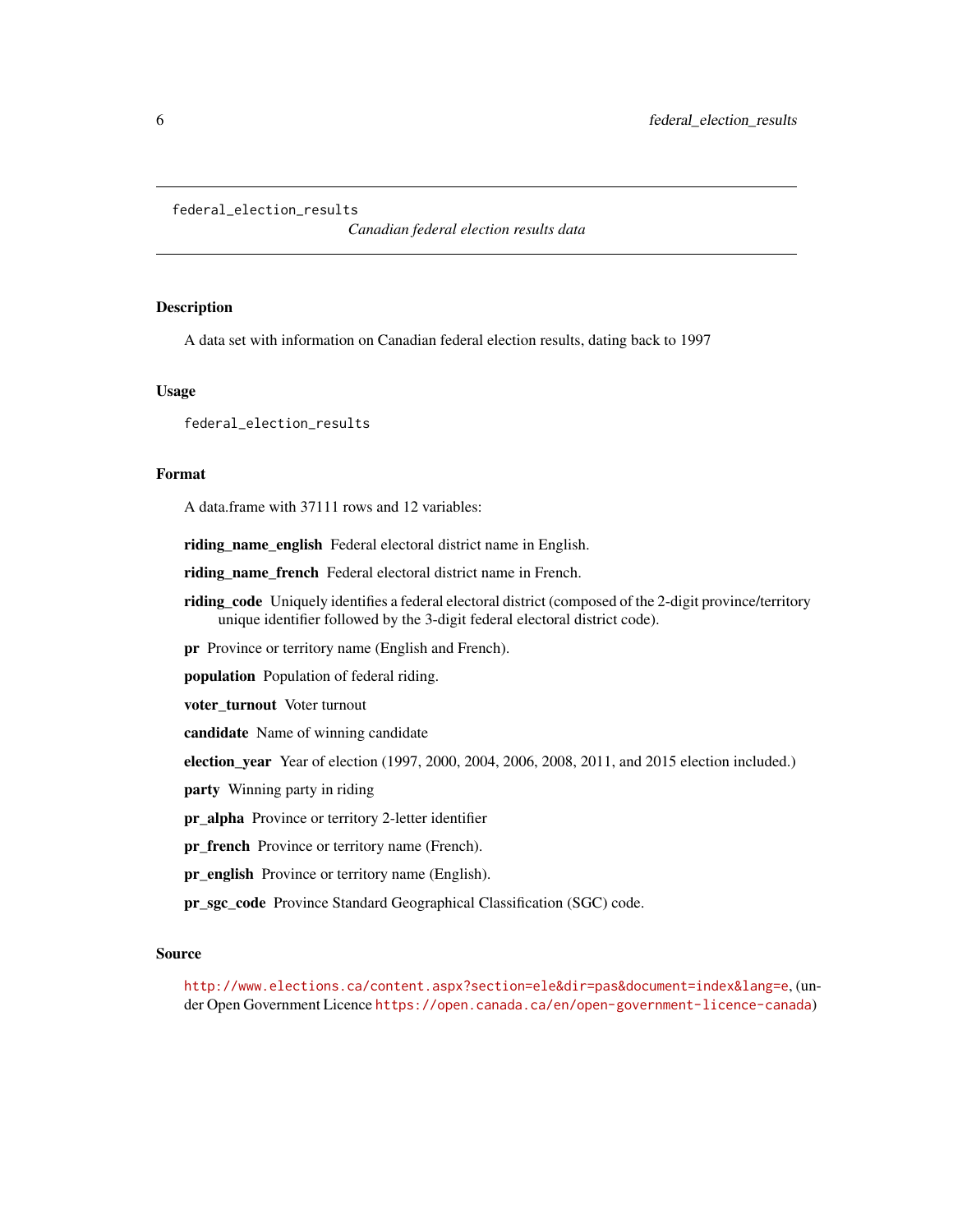#### <span id="page-6-0"></span>Description

A data set with geographic information for Canadian federal ridings (2013 representation order)

# Usage

federal\_ridings

## Format

A data.frame with 46830 rows and 15 variables:

long Longitude

lat Latitude

order Order of layers

hole Polygon hole (TRUE or FALSE)

piece Piece

riding\_code Uniquely identifies a federal electoral district (composed of the 2-digit province/territory unique identifier followed by the 3-digit federal electoral district code).

group Group

riding\_name\_english Federal electoral district name in English.

riding\_name\_french Federal electoral district name in French.

province\_sgc\_code Province Standard Geographical Classification (SGC) code

pr\_english Province name (English)

pr\_french Province name (French)

pr\_alpha Province or territory 2-letter identifier

#### Source

[https://www12.statcan.gc.ca/census-recensement/2011/geo/bound-limit/bound-limit](https://www12.statcan.gc.ca/census-recensement/2011/geo/bound-limit/bound-limit-2016-eng.cfm)-2016-eng. [cfm](https://www12.statcan.gc.ca/census-recensement/2011/geo/bound-limit/bound-limit-2016-eng.cfm), (under Statistics Canada Open Licence <https://www.statcan.gc.ca/eng/reference/licence>)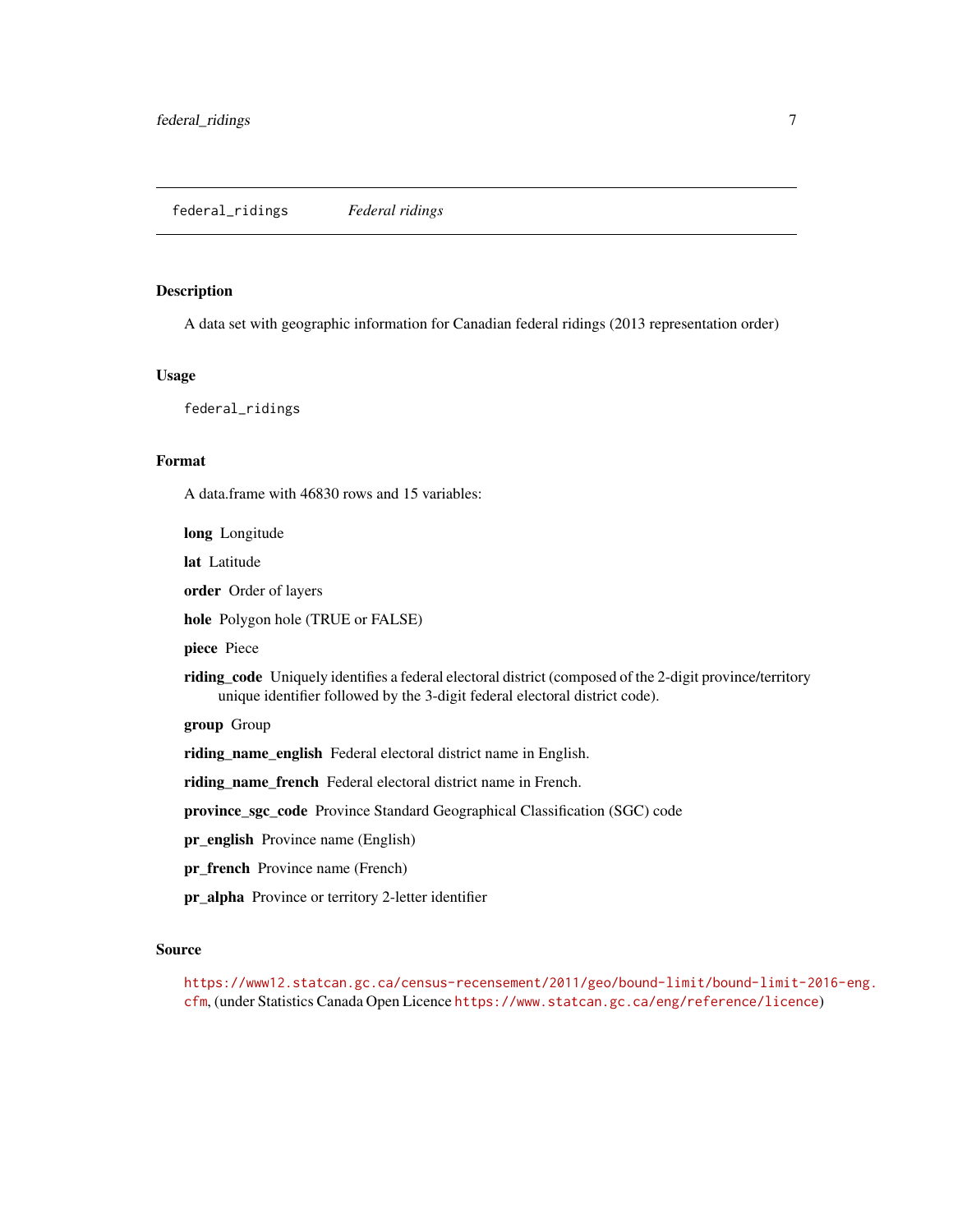# <span id="page-7-0"></span>Description

A data set with coordinates for the mapcan::riding\_binplot() function.

#### Usage

federal\_riding\_bins

# Format

A data.frame with 944 rows and 8 variables:

- y y-axis of riding bins (corresponds to longitude)
- x x-axis of riding bins (corresponds to latitude)
- pr\_alpha Province or territory 2-letter identifier
- representation\_order Representation order. Specifies boundaries/number of seats for a given election (e.g. the 2015 election used the 2013 representation order, with 338 seats).
- pr\_french Province or territory name (French).
- pr\_english Province or territory name (English).
- pr\_sgc\_code Province Standard Geographical Classification (SGC) code.
- riding\_code Uniquely identifies a federal electoral district (composed of the 2-digit province/territory unique identifier followed by the 3-digit federal electoral district code).

federal\_riding\_hexagons

*Canadian federal riding hexagons (used for hexagonal tile plots)*

#### Description

A data set with coordinates for the mapcan::riding\_binplot() function.

#### Usage

federal\_riding\_hexagons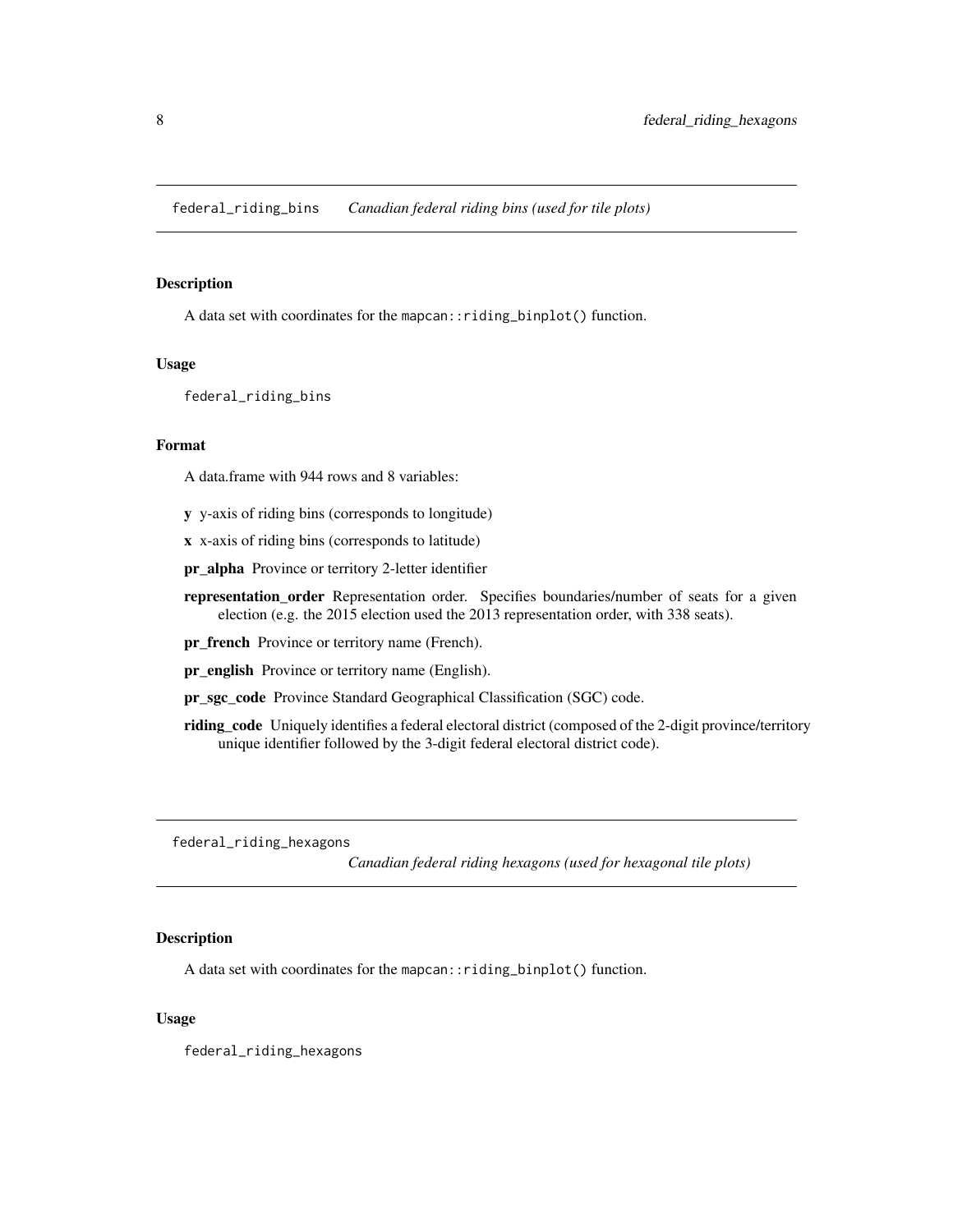#### <span id="page-8-0"></span>mapcan 99 and 2012 and 2012 and 2012 and 2012 and 2012 and 2012 and 2012 and 2012 and 2012 and 2012 and 2012 and 201

# Format

A data.frame with 6629 rows and 15 variables:

long y-axis of riding hexagons

lat x-axis of riding hexagons

order Order of layers

hole Polygon hole (TRUE or FALSE)

piece Piece

group Group

representation\_order Representation order. Specifies boundaries/seats for a given election (e.g. the 2015 election used the 2013 representation order, with 338 seats).

pr\_french Province or territory name (French).

pr\_english Province or territory name (English).

pr\_sgc\_code Province Standard Geographical Classification (SGC) code.

riding\_code Uniquely identifies a federal electoral district (composed of the 2-digit province/territory unique identifier followed by the 3-digit federal electoral district code).

mapcan *Canadian maps function*

#### Description

A function that returns a data frame with map data, for use in ggplot.

#### Usage

```
mapcan(boundaries, type, province = all, territories = TRUE)
```
#### Arguments

| boundaries  | Unquoted expression specifying boundary divisions. Options are province,<br>census, and ridings.                                                                                                                                                                                                       |
|-------------|--------------------------------------------------------------------------------------------------------------------------------------------------------------------------------------------------------------------------------------------------------------------------------------------------------|
| type        | Unquoted expression specifying type of map. Options are standard (for a stan-<br>dard geographic map), cartogram (for a map that alters the geography of the<br>map based on population size at the province or census division level), and bins<br>(for a binned map of federal electoral districts). |
| province    | An unquoted expression specifying province to plot. Acceptable input is French<br>or English province names, or two-letter provincial abbreviations. Default is to<br>plot all provinces.                                                                                                              |
| territories | A logical value indicating whether or not to include territories in the the returned<br>data frame, default is FALSE                                                                                                                                                                                   |

# Examples

mapcan(boundaries = census, type = standard)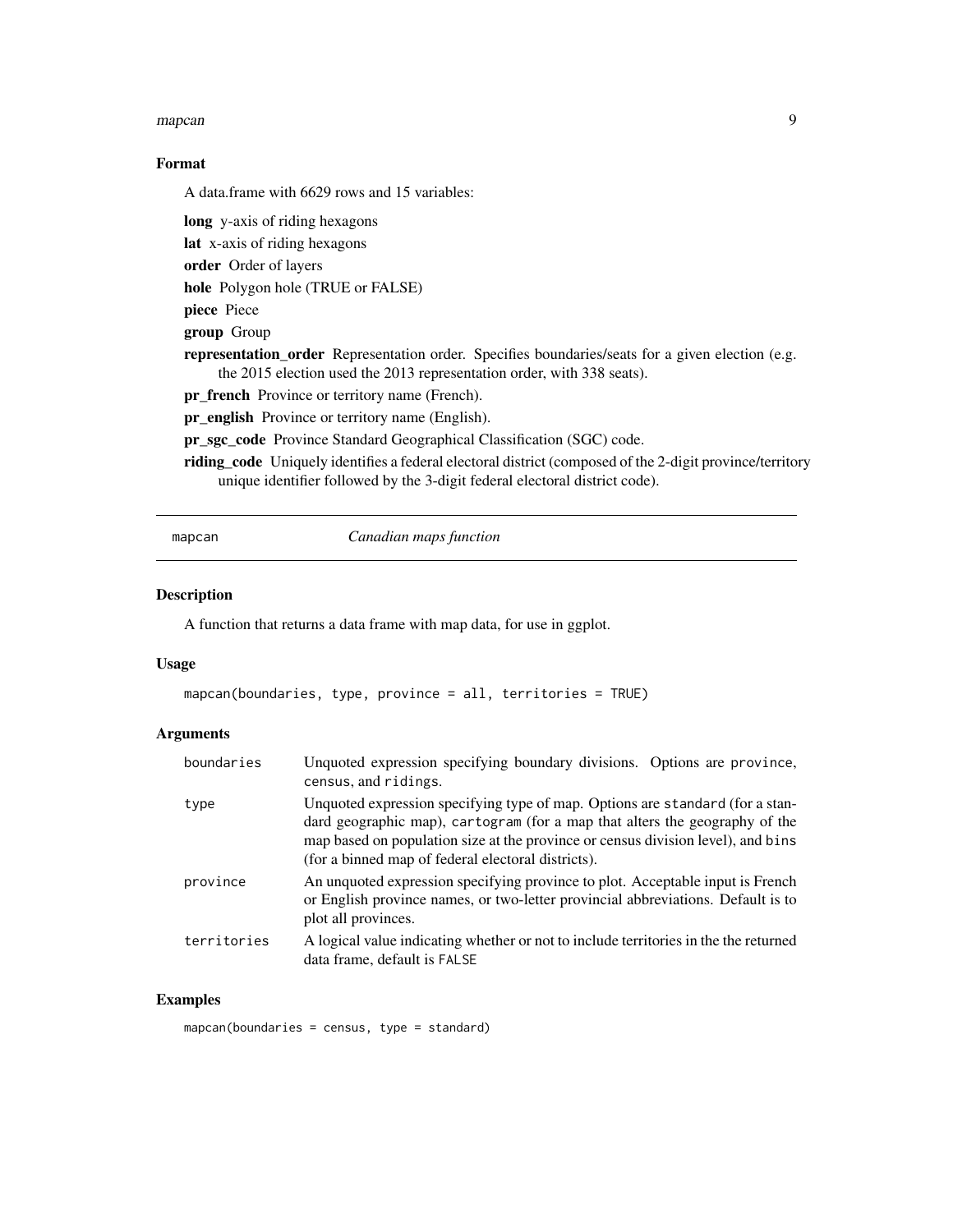#### <span id="page-9-0"></span>provinces\_noterr\_carto

*Provinces and territories cartogram data (territories excluded)*

# Description

A data set with geographic information for Canadian provinces and territories, boundary divisions distorted by population size. Territories excluded.

#### Usage

```
provinces_noterr_carto
```
#### Format

A data.frame with 16797 rows and 11 variables:

long Longitude

lat Latitude

order Order of layers

hole Polygon hole (TRUE or FALSE)

piece Piece

pr\_english Province or territory name (English).

group Group

population 2016 Population of Province

pr\_alpha Province or territory 2-letter identifier

pr\_french Province or territory name (French).

province\_sgc\_code Province Standard Geographical Classification (SGC) code

#### Source

[https://www12.statcan.gc.ca/census-recensement/2011/geo/bound-limit/bound-limit](https://www12.statcan.gc.ca/census-recensement/2011/geo/bound-limit/bound-limit-2016-eng.cfm)-2016-eng. [cfm](https://www12.statcan.gc.ca/census-recensement/2011/geo/bound-limit/bound-limit-2016-eng.cfm), (under Statistics Canada Open Licence <https://www.statcan.gc.ca/eng/reference/licence>)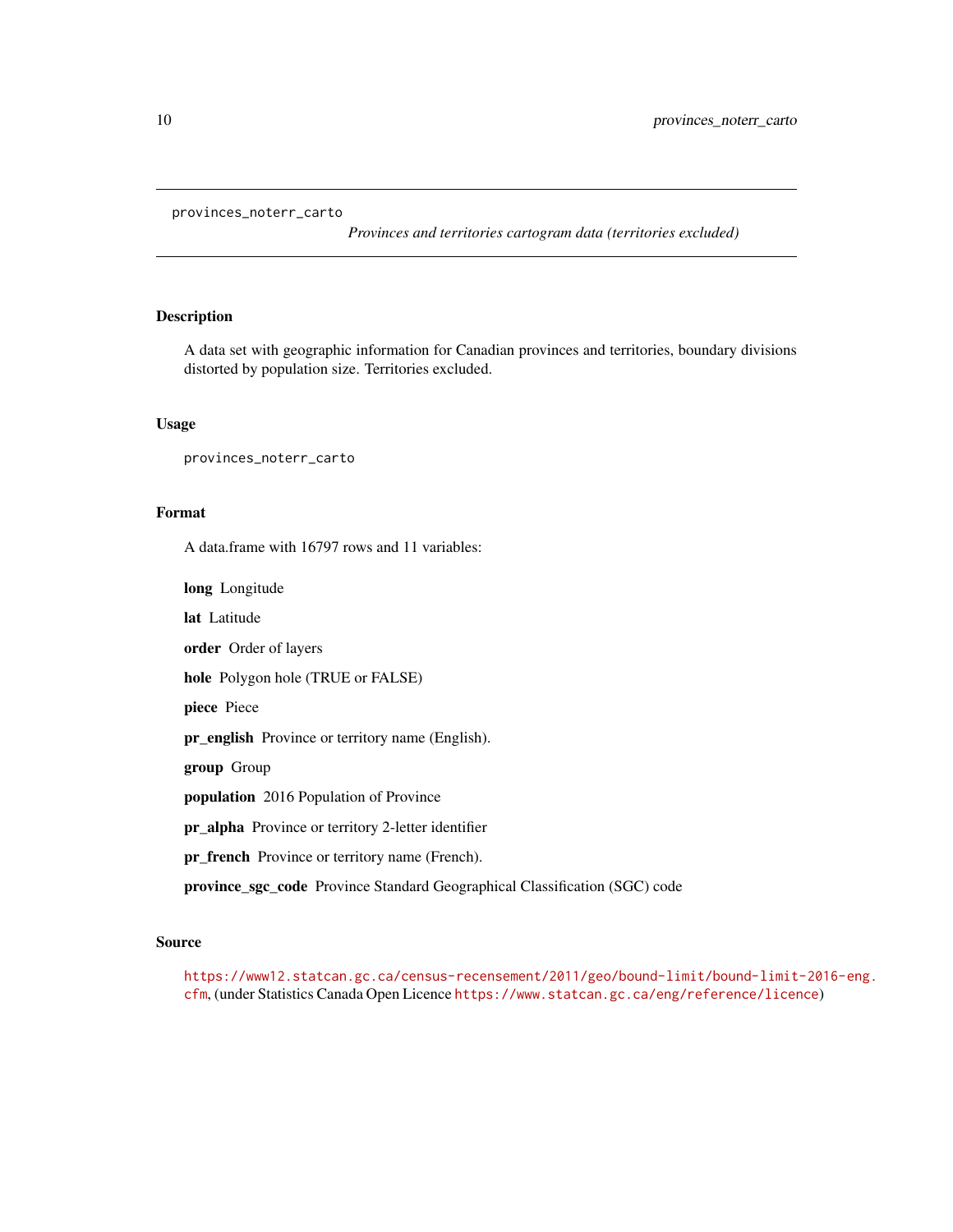<span id="page-10-0"></span>provinces\_territories *Provinces and territories standard geographic data*

#### Description

A data set with geographic information for Canadian provinces and territories

#### Usage

provinces\_territories

#### Format

A data.frame with 37111 rows and 10 variables:

long Longitude lat Latitude order Order of layers hole Polygon hole (TRUE or FALSE) piece Piece province\_sgc\_code Province Standard Geographical Classification (SGC) code group Group pr\_english Province or territory name (English). pr\_french Province or territory name (French). pr\_alpha Province or territory 2-letter identifier

# Source

[https://www12.statcan.gc.ca/census-recensement/2011/geo/bound-limit/bound-limit](https://www12.statcan.gc.ca/census-recensement/2011/geo/bound-limit/bound-limit-2016-eng.cfm)-2016-eng. [cfm](https://www12.statcan.gc.ca/census-recensement/2011/geo/bound-limit/bound-limit-2016-eng.cfm), (under Statistics Canada Open Licence <https://www.statcan.gc.ca/eng/reference/licence>)

provinces\_territories\_carto

*Provinces and territories cartogram data (territories included)*

### Description

A data set with geographic information for Canadian provinces and territories, boundary divisions distorted by population size. Territories included.

#### Usage

provinces\_territories\_carto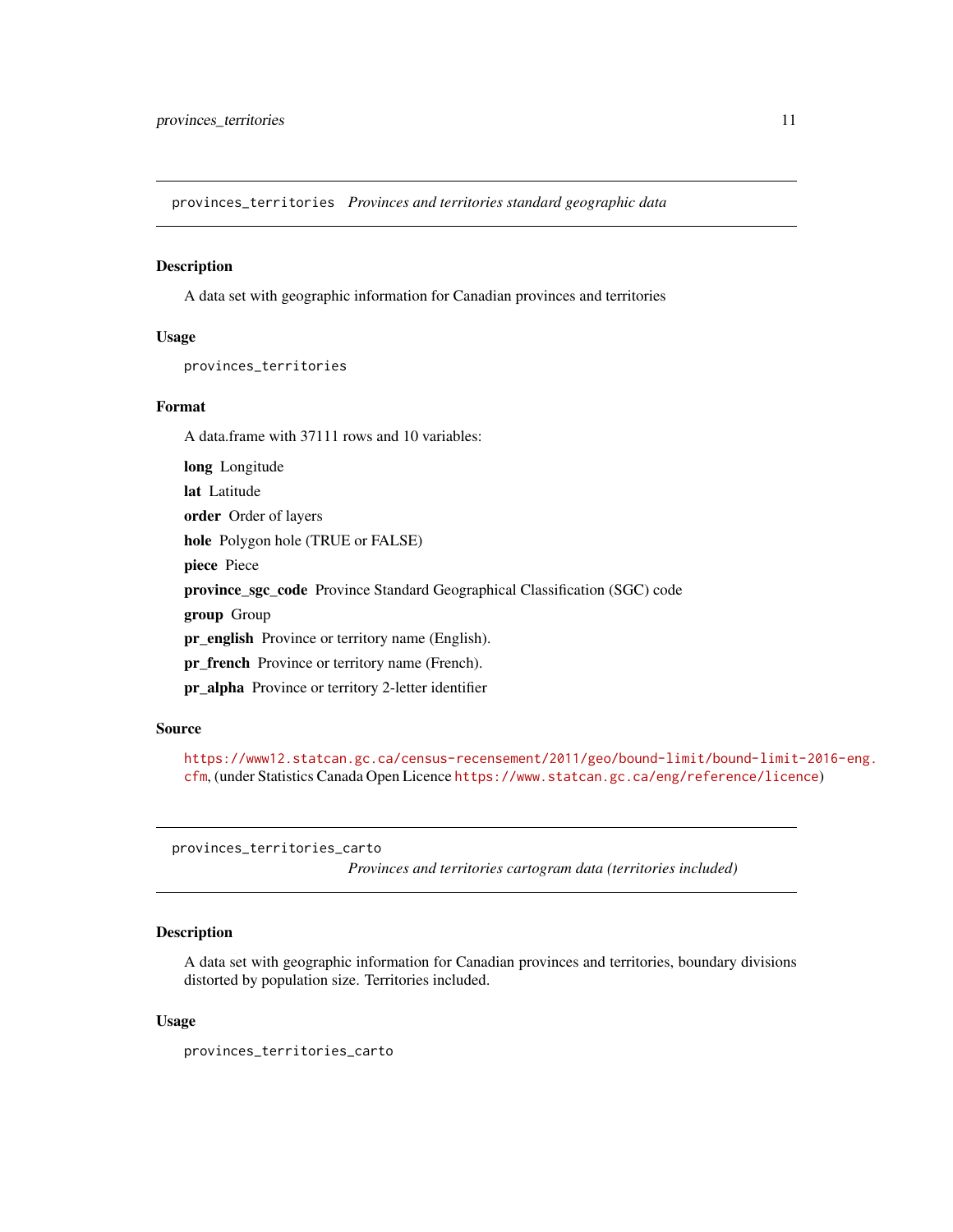# <span id="page-11-0"></span>Format

A data.frame with 40064 rows and 12 variables:

long Longitude lat Latitude order Order of layers hole Polygon hole (TRUE or FALSE) piece Piece pr\_english Province or territory name (English). group Group population 2016 Population of Province pr\_alpha Province or territory 2-letter identifier pr\_french Province or territory name (French). province\_sgc\_code Province Standard Geographical Classification (SGC) code

# Source

[https://www12.statcan.gc.ca/census-recensement/2011/geo/bound-limit/bound-limit](https://www12.statcan.gc.ca/census-recensement/2011/geo/bound-limit/bound-limit-2016-eng.cfm)-2016-eng. [cfm](https://www12.statcan.gc.ca/census-recensement/2011/geo/bound-limit/bound-limit-2016-eng.cfm), (under Statistics Canada Open Licence <https://www.statcan.gc.ca/eng/reference/licence>)

province\_pop\_annual *Annual provincial populations data frame dating back to 1971*

# Description

A data set with annual information on provincial and territorial populations dating back to 1971.

#### Usage

province\_pop\_annual

# Format

A data.frame with 638 rows and 3 variables:

province English name of province population Population of province

year Year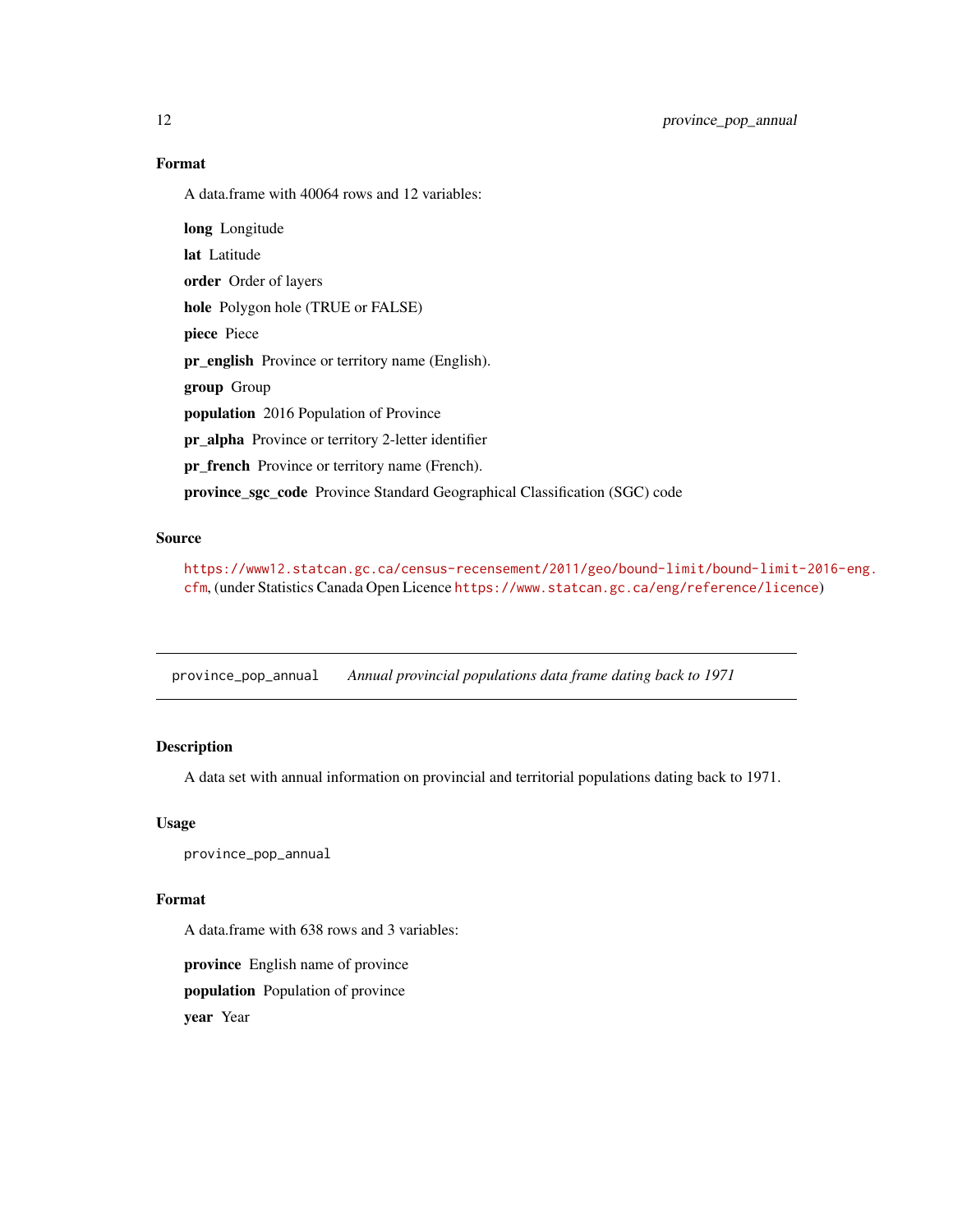<span id="page-12-0"></span>quebec\_provincial\_results

*Quebec provincial election results data*

#### Description

A data set with information on 2018 Quebec provincial election results

#### Usage

quebec\_provincial\_results

# Format

A data.frame with 125 rows and 6 variables:

party Winning party of riding. vote\_share Percentage of vote won by winning candidate. riding\_code Uniquely identifies a provincial electoral district riding\_name Riding name (lowercase) riding\_name Riding name (uppercase)

quebec\_prov\_ridings2018

*Quebec provincial ridings geographic data*

#### Description

A data set with geographic information for Quebec provincial ridings

# Usage

quebec\_prov\_ridings2018

#### Format

A data.frame with 23995 rows and 11 variables:

long y-axis of riding hexagons lat x-axis of riding hexagons order Order of layers hole Polygon hole (TRUE or FALSE) piece Piece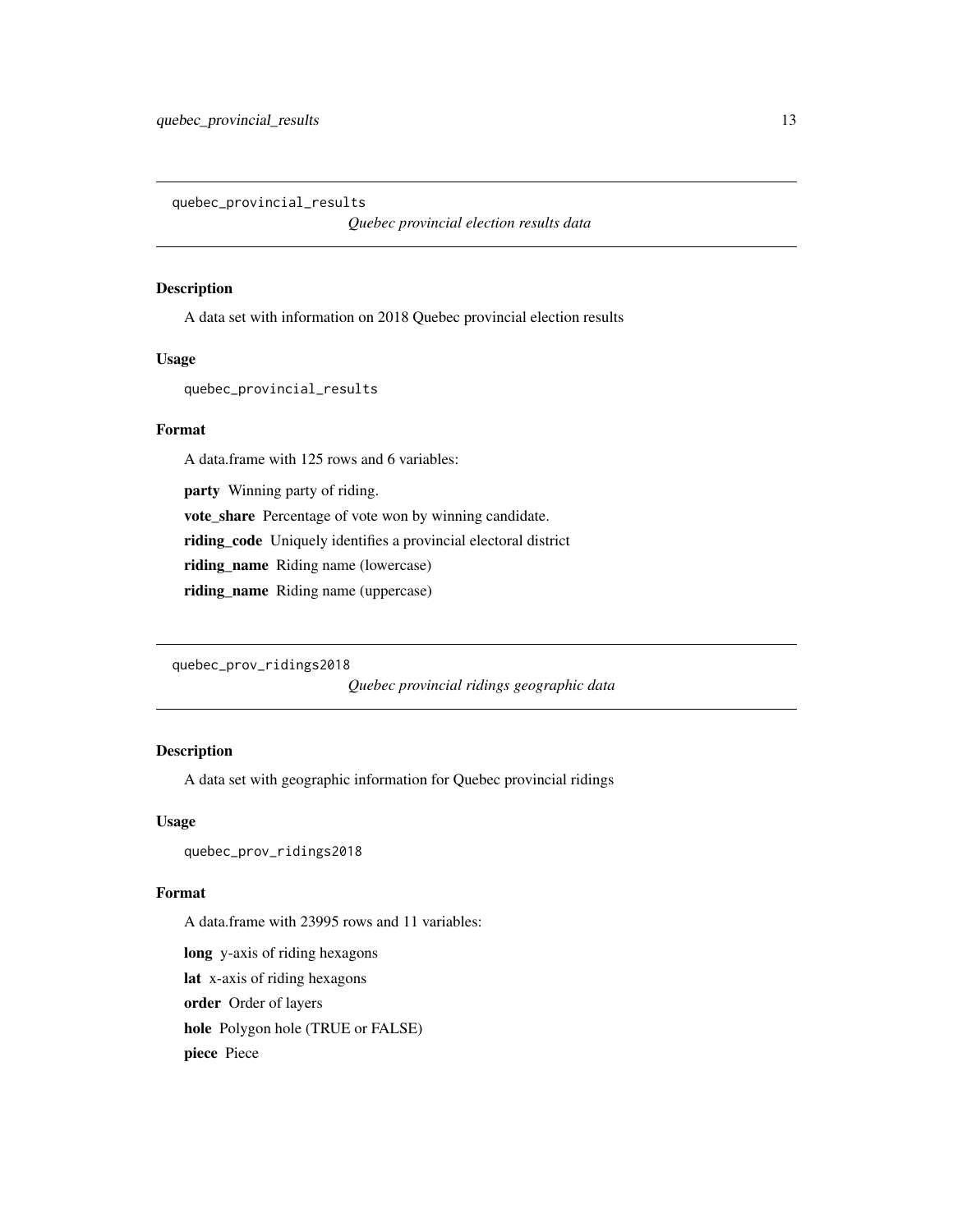<span id="page-13-0"></span>riding\_code Uniquely identifies a provincial electoral district group Group riding\_name Riding name (lowercase) riding\_name Riding name (uppercase) centroid\_long Longitude for riding centroids (useful for labeling) centroid\_lat Latitude for riding centroids (useful for labeling)

quebec\_riding\_bins *Quebec provincial riding bins (used for tile plots)*

# Description

A data set with coordinates for the mapcan::riding\_binplot() function.

# Usage

quebec\_riding\_bins

#### Format

A data.frame with 125 rows and 6 variables:

y y-axis of riding bins (corresponds to longitude)

x x-axis of riding bins (corresponds to latitude)

riding\_code Riding code

region Region

riding\_simplified Simplified riding name

riding\_name Riding name

quebec\_riding\_hexagons

*Quebec provincial riding hexagons (used for hexagonal tile plots)*

#### Description

A data set with coordinates for the mapcan::riding\_binplot() function.

#### Usage

quebec\_riding\_hexagons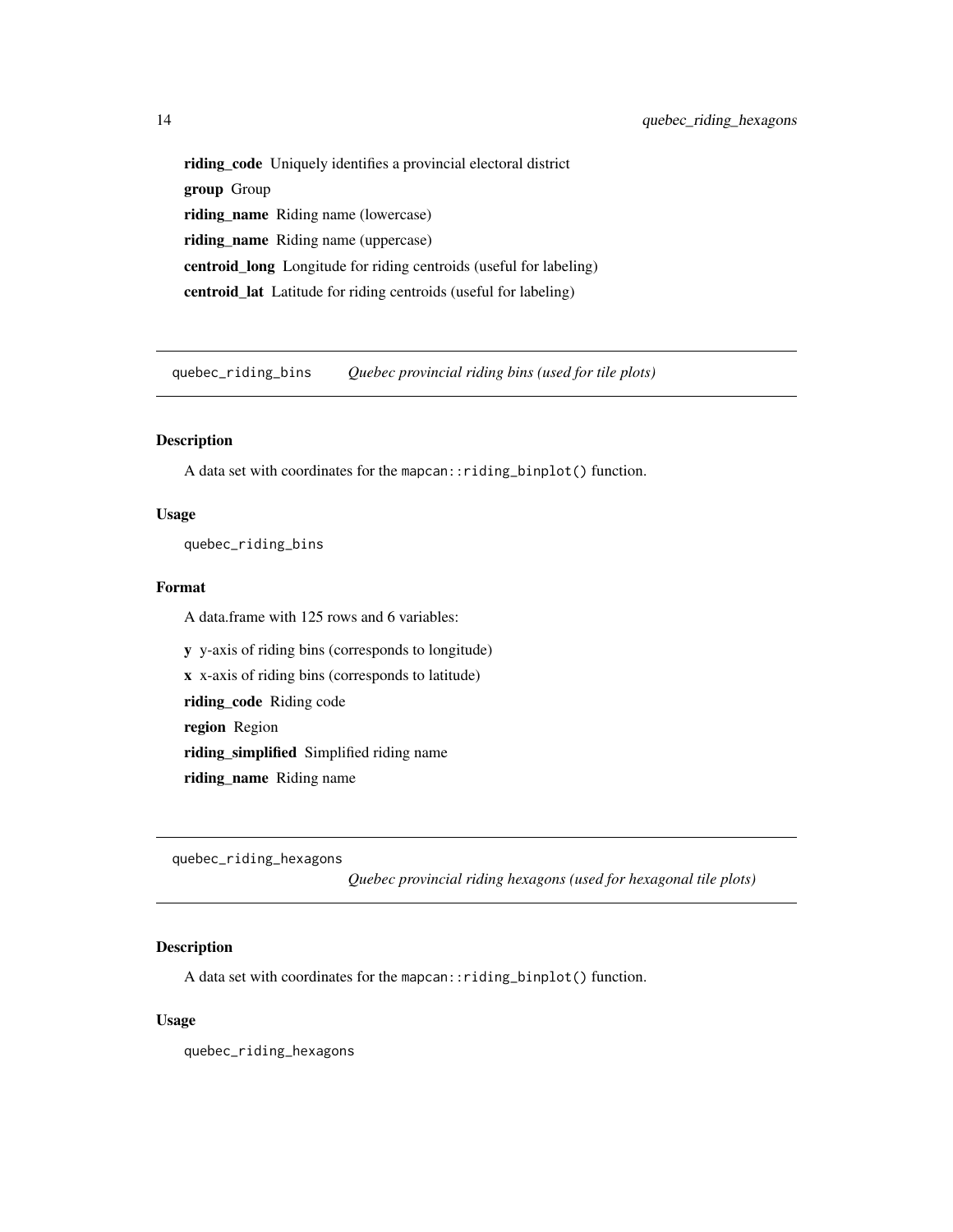# <span id="page-14-0"></span>riding\_binplot 15

# Format

A data.frame with 6629 rows and 15 variables:

long y-axis of riding hexagons lat x-axis of riding hexagons order Order of layers hole Polygon hole (TRUE or FALSE) piece Piece group Group y y-axis of riding hexagon center x x-axis of riding hexagon center region Region riding\_simplified Simplified riding name riding\_name Riding name riding\_code Riding code

riding\_binplot *Canadian federal ridings tile plot function*

#### Description

A function that returns a data frame with map data, for use in ggplot.

# Usage

```
riding_binplot(riding_data, riding_col = riding_code, value_col,
 continuous = TRUE, arrange = FALSE, riding_border_col = "white",
 year = 2015, riding_border_size = 1, provincial = FALSE,
 shape = "square", province, legend_name = "default")
```
# Arguments

| riding_data | A data frame with a continuous or categorical riding-level characteristic and a<br>riding code variable.                          |
|-------------|-----------------------------------------------------------------------------------------------------------------------------------|
| riding_col  | An unquoted character expression specifying the riding code variable from the<br>dataframe provided in riding_data.               |
| value_col   | An unquoted character expression specifying the column or categorical riding<br>level characteristic you would like to visualize. |
| continuous  | logical. Specify as FALSE if the variable is categorical (e.g. for winning party)<br>and TRUE if the variable is continuous.      |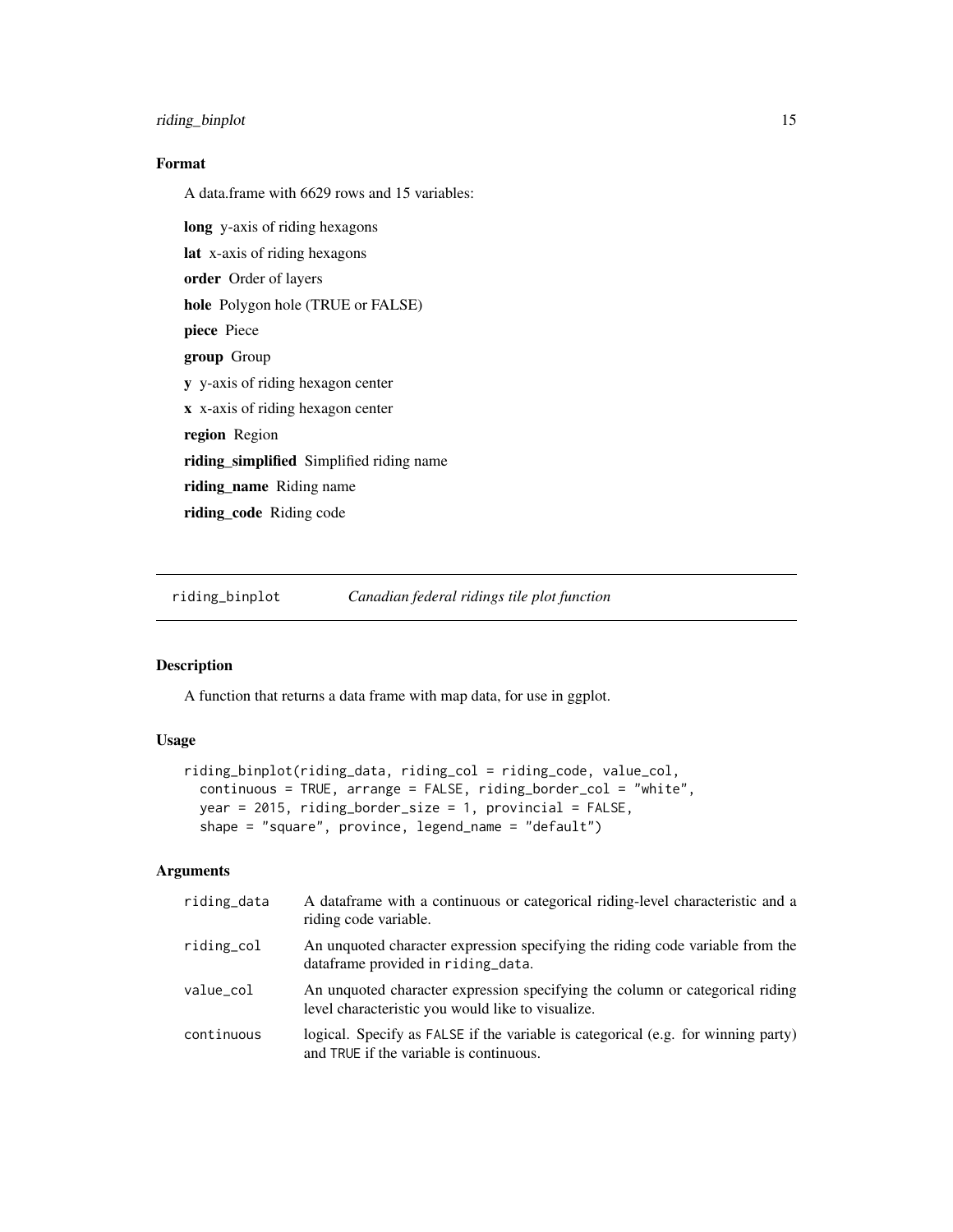<span id="page-15-0"></span>

| arrange            | logical. Specify as TRUE if variable should be ranked according to value within<br>provinces and FALSE to plot values according to riding coordinates. Because the<br>binned ridings are only a rough approximation of their actual location, arrange = TRUE<br>is often preferable.                                                                                                                       |
|--------------------|------------------------------------------------------------------------------------------------------------------------------------------------------------------------------------------------------------------------------------------------------------------------------------------------------------------------------------------------------------------------------------------------------------|
| riding_border_col  |                                                                                                                                                                                                                                                                                                                                                                                                            |
|                    | To ensure the appearance of stand alone tiles, set 'riding_border_col' to be the<br>same as the background colour of the plot. Default is "white".                                                                                                                                                                                                                                                         |
| year               | Election year. Options are 1997, 2000, 2004, 2006, 2008, 2011 and 2015. This<br>will change the number of tiles to correspond to the number of ridings in the<br>election of the specified year. Default is 2015                                                                                                                                                                                           |
| riding_border_size |                                                                                                                                                                                                                                                                                                                                                                                                            |
|                    | Change the size of tiles. Larger values make smaller tiles. Default is 1.                                                                                                                                                                                                                                                                                                                                  |
| provincial         | logical. Specify as FALSE for provincial (not federal) ridings of a single province.<br>If provincial = TRUE, specify a 2-letter provincial abbreviation for the province<br>in the province argument. Default is FALSE (i.e. the default is to provide federal<br>electoral boundaries). (Note: this argument is still in development, only Quebec<br>provincial boundaries are available at the moment.) |
| shape              | Unquoted character expression specifying shape of tiles. Options are square and<br>hexagon, default is square.                                                                                                                                                                                                                                                                                             |
| province           | An unquoted character expression specifying the 2-letter provincial abbreviation<br>of the province for which provincial electoral boundaries are desired. (Note:<br>this argument is still in development, only Quebec provincial boundaries are<br>available at the moment.)                                                                                                                             |
| legend_name        | Quoted chacter expression specifying the title of the legend. The variable name<br>will be used as a default if no value is supplied.                                                                                                                                                                                                                                                                      |
|                    |                                                                                                                                                                                                                                                                                                                                                                                                            |

# Examples

election\_2015 <- federal\_election\_results[federal\_election\_results\$election\_year == 2015, ]

```
riding_binplot(riding_data = election_2015, riding_col = riding_code,
value_col = party, continuous = FALSE, arrange = TRUE)
```

| riding_info | Canadian federal riding population information |
|-------------|------------------------------------------------|
|-------------|------------------------------------------------|

# Description

A data set with information on Canadian federal election results, dating back to 1997

# Usage

riding\_info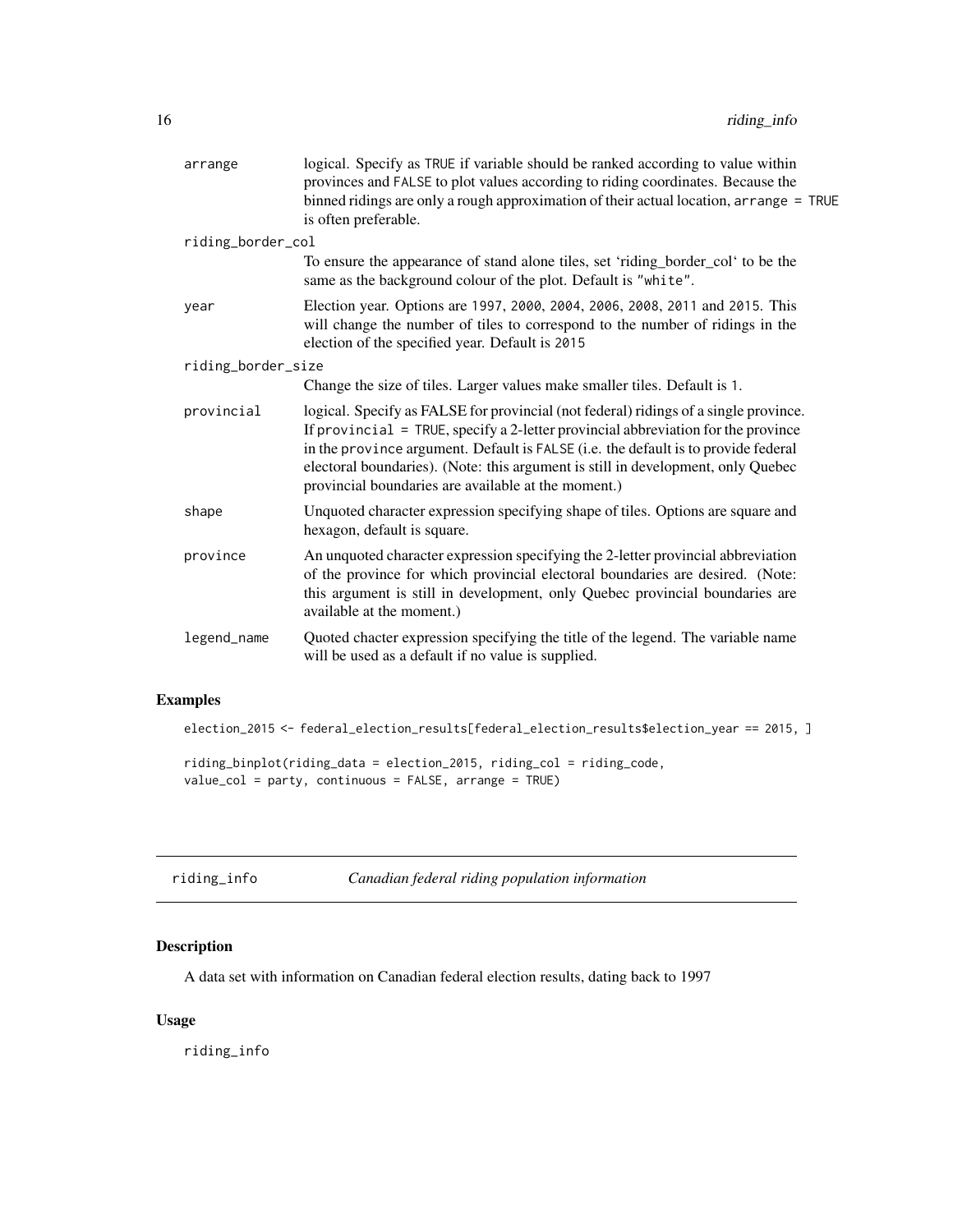# <span id="page-16-0"></span>theme\_mapcan 17

# Format

A data.frame with 37111 rows and 12 variables:

party Winning party in riding riding\_code Riding code population\_2011 Population of riding in 2011 population\_2016 Population of riding in 2016

# Source

<http://www.elections.ca/content.aspx?section=ele&dir=pas&document=index&lang=e>, (under Open Government Licence <https://open.canada.ca/en/open-government-licence-canada>)

theme\_mapcan *Mapcan theme*

# Description

A ggplot theme that removes unnecessary components of map plots. Builds on theme\_bw().

#### Usage

```
theme_mapcan(legend_position = "bottom", base_size = 12,
 base_family = "")
```
# Arguments

legend\_position

|             | Position of legend, default is "bottom" |
|-------------|-----------------------------------------|
| base_size   | Base font size (default is 12)          |
| base_family | Base font family                        |